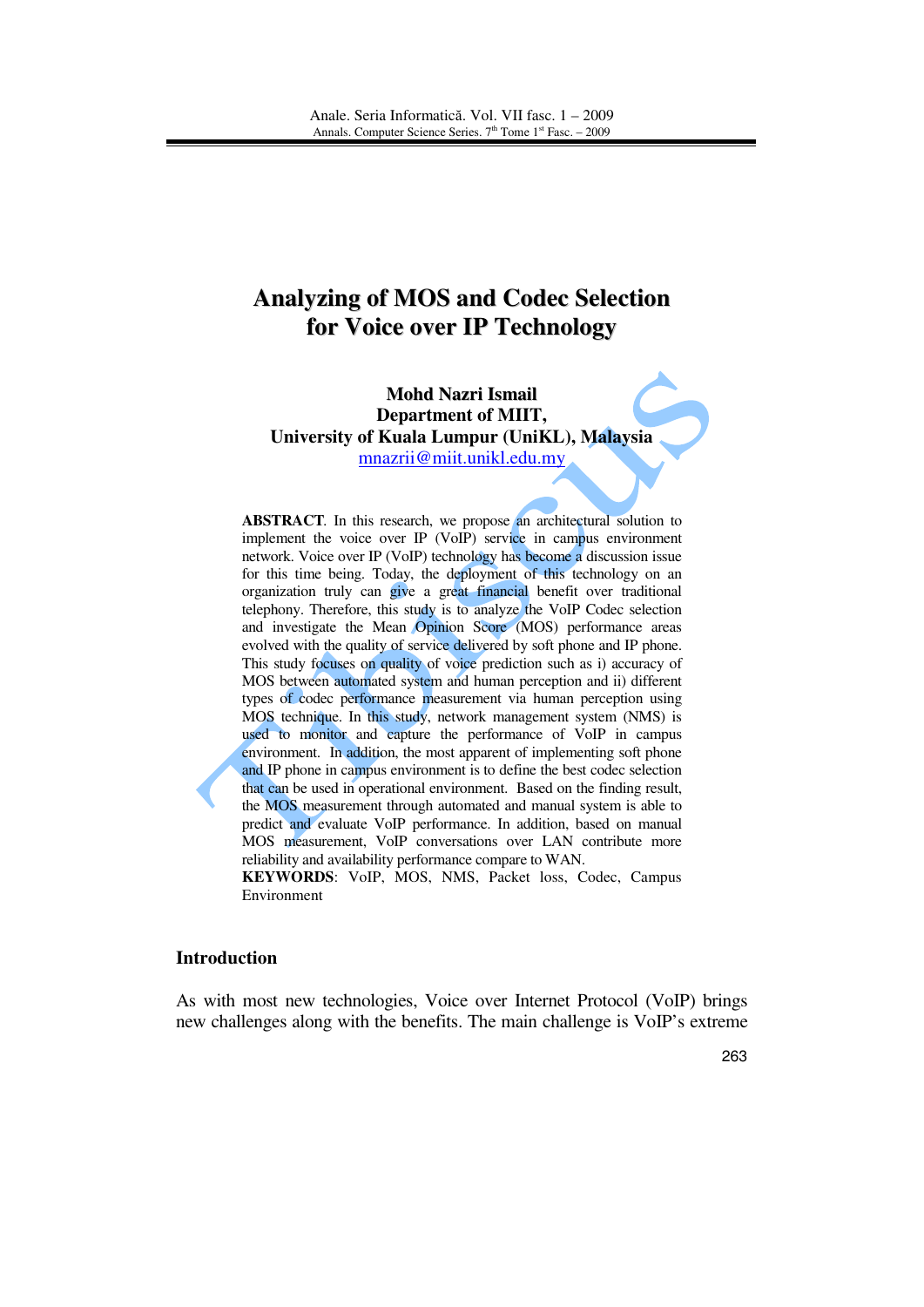sensitivity to delay and packet loss compared with other network applications such as web and e-mail services. A basic understanding of VoIP traffic and of the quality metrics provided by VoIP monitoring tools will help to keep VoIP network running smoothly. Existing hardware video phones have integrated video camera and microphone and can be used independently of any other equipment [VCC06]. Traditionally, set top boxes are video broadcast receivers and are equipped with video/audio decoder (MPEG2) and usually based on H.263 codec for video and G.711, G.723 or G.729 codecs for voice [VCC06]. The actual multimedia content (voice and video) is usually transmitted by means of the Real-time Transport Protocol (RTP) [S+03]. The objectives of this study as follows: i) design and implement VoIP technology for ease interactions and communications between UniKL branches; ii) provide toll free communication platform using real time voice communication in campus environment; iii) implement and test the accuracy of VoIP management system with manual system using MOS technique; and iv) use and test different types of codec for VoIP conversation.

This study focuses on quality of voice and video performance using MOS technique such as i) automated MOS measurement; ii) physical (manual) MOS by human perception measurement; and iii) different codec selection measurement. Today, many people are talked and communicated face to face using VoIP Phone system. When VoIP is implemented using the public Internet, users may experience quality degradations due to dynamic delays and losses in the LAN and Internet. Packets may be lost, either in isolation or in batches, and may experience sudden delay increases [SW07]. Figure 1 and Figure 2 show USB Phone system and soft phone application will use in real network environment for the experimental. In addition, Figure 3 shows the sample of VoIP network architecture.





Fig. 1: USB Video Phone System Fig. 2: Soft Phone Application

264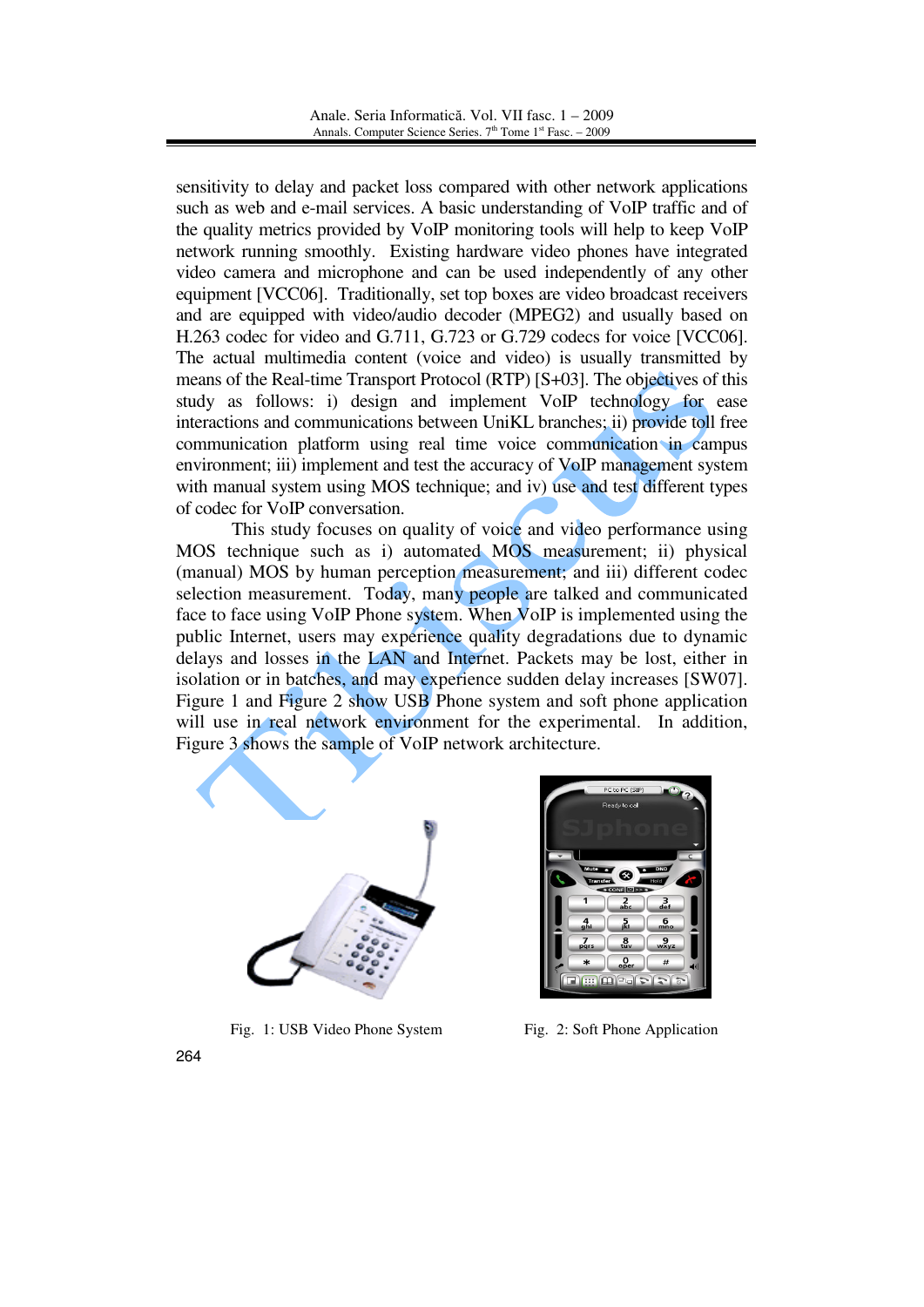

## **1. Related Works**

Recently, VoIP (Voice over IP) [Col02] is rapidly growing and becoming a mainstream telecommunication service, not only because of the lower cost compared with traditional PSTN (Public Switched Telephone Network), but also its convergence technologies of data and voice communication. VoIP applications like Skype [BS06] have also achieved great success. However, due to the complexity of the Internet, it is unpractical to calculate VoIP performance metrics only through the mathematical modeling, as what was done in the telephone networks, so the performance evaluation of VoIP requires actual measurement activities.

There have been numerous studies on VoIP measurement. A. Markopoulou [MTK02] measured loss and delay characteristics of American backbone networks, and analyzed how these characteristics impact VoIP quality. For examples, most work focused on monitoring and analyzing performance of actual applications, like MSN and Skype [C+06a] [C+06b]. Skype using more to video codec like H.263 and H.261. Skype also using the audio codec likes G.711, G.729, G.723, G.728 and GSM. In contrast to other works in the literature, we implemented VoIP network environment to measure the performance of VoIP using MOS technique at campus environment.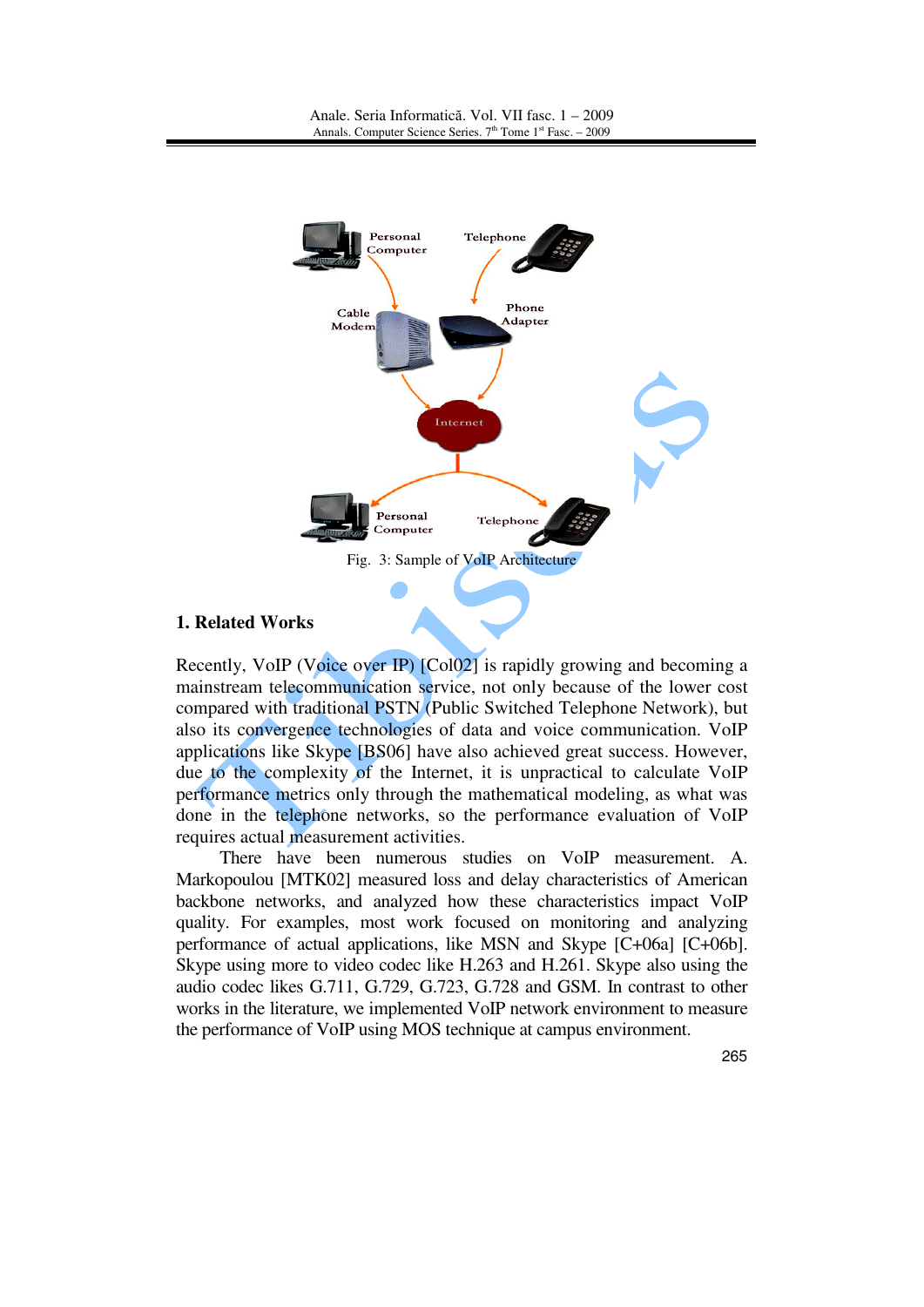# **2. Methodology**

Figure 4 shows the overall framework of the VoIP service in campus environment. There are five phases development process such as: i) planning and research; ii) development; iii) implementation; iv) testing and v) documentations.



Fig. 4: Framework of VoIP Service in Campus Environment Development

Figure 5 shows the overall framework of the VoIP performance analysis using MOS technique. In the experiment, the performance analysis will focus on automated MOS system, manual MOS measurement and different codec selection over LAN and WAN. Network management system such as VQ manager is used to analyze VoIP service via automated MOS measurement in campus environment. Manual MOS measurement is based on human perception.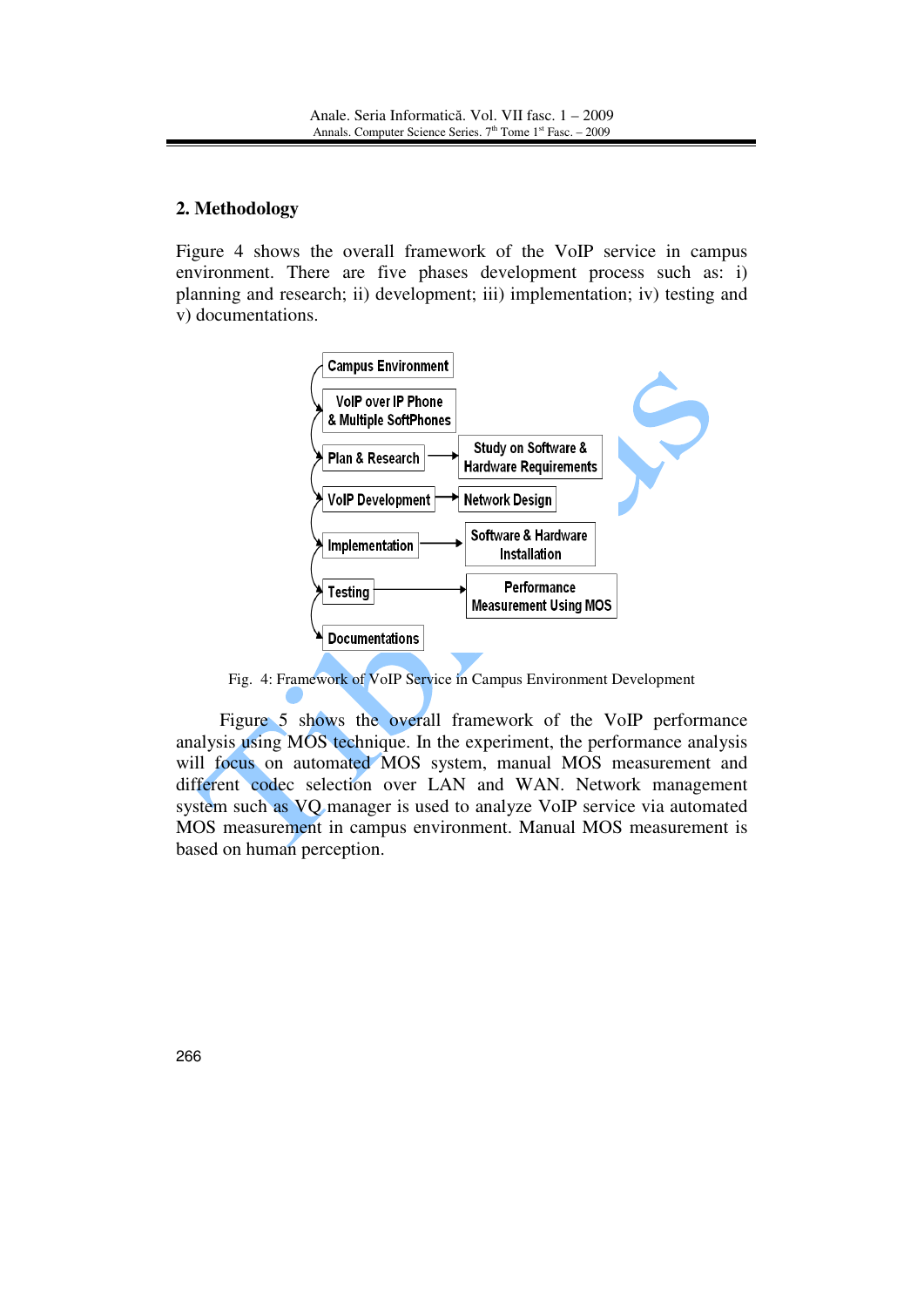

Fig. 5: Framework of VoIP Performance Analysis using MOS Technique

## **3. Proposed VoIP Network Architecture in Campus Environment**

We have setup a real network environment to analyze and measure implementation of VoIP service at University of Kuala Lumpur (UniKL) in Malaysia. This study posits several research questions: i) what is the performance level of the VoIP over LAN and WAN using MOS technique; and ii) Is the analysis for evaluating and measuring VoIP performance effective using MOS technique?

Figure 6 shows the VoIP architecture in real network campus environment. VoIP quality can be monitored periodically through the measurement using VQnet (VoIP) management tools to gather quality variation information, avoiding the ignorance of unacceptable VoIP quality caused by the network failure or bandwidth bottleneck (see Figure 7). Figure 8 shows MOS technique implementation in campus environment using IP phone and multiple soft phones performance measurement. Several soft phones have used to evaluate and measurement of VoIP performance using MOS technique such as i) Wengo Phone; ii) 3CX; iii) PhoneLite; iv) Kapanga; v) SJPhone and others [BHW07].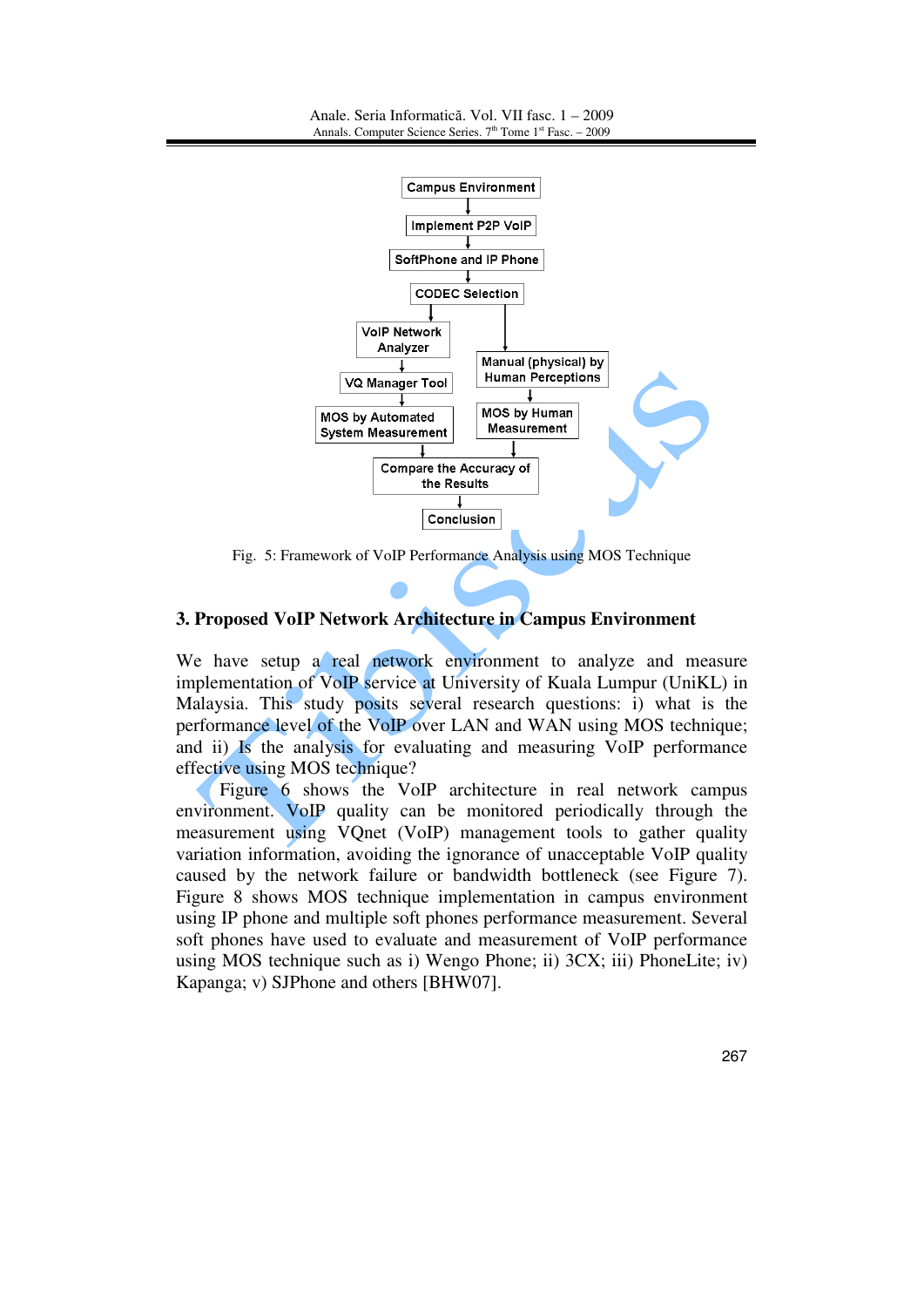

Fig. 6: Development of V2oIP Architecture in Real Network

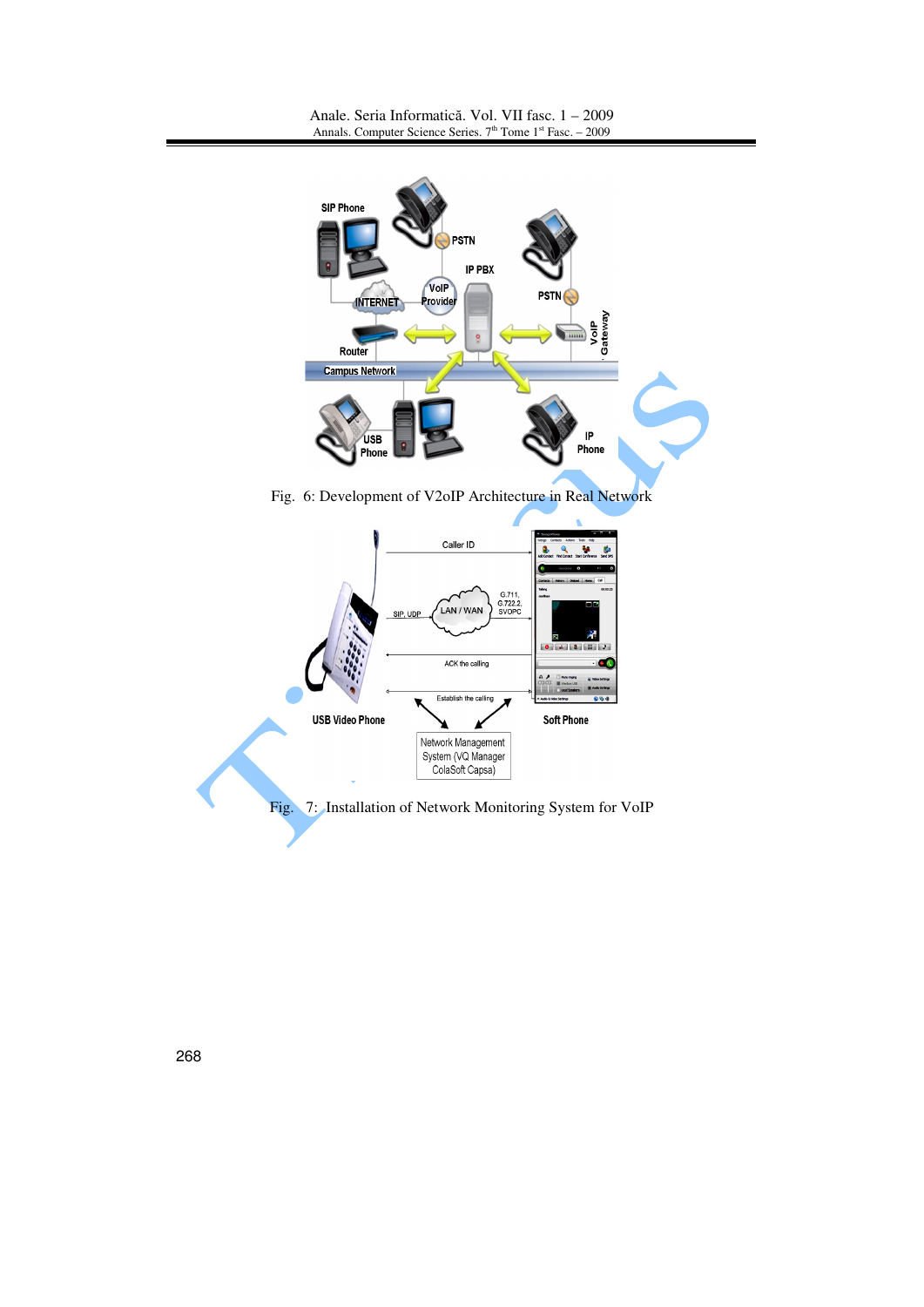

# **4. Experimental and Analysis Results**

This section analyses, measures and compares VoIP performance in campus environment. The MOS is expressed as a single number in the range 1 to 5, where 1 is lowest perceived quality, and 5 is the highest perceived quality. The MOS is generated by averaging the results of a set of standard, subjective tests where a number of listeners rate the heard audio quality of test sentences read aloud by both male and female speakers over the communications medium being tested. In the VoIP world, voice quality is measured by a 'Mean Opinion Score', which is a number between 1 and 5 used to quantitatively express the subjective quality of speech in communications systems, especially digital networks that carry VoIP traffic. Anything above a 4.0 is considered toll grade (see Figure 9 and Table 1).

| <b>MOS</b> | <b>QUALITY</b> | <b>IMPAIRMENT</b>            |  |
|------------|----------------|------------------------------|--|
|            | Excellent      | Imperceptible                |  |
|            | Good           | Perceptible but not annoying |  |
|            | Fair           | Slightly annoying            |  |
|            | Poor           | Annoying                     |  |
|            | Bad            | Very Annoying                |  |

|  |  |  |  | Table 1: MOS Rating Measurement |
|--|--|--|--|---------------------------------|
|--|--|--|--|---------------------------------|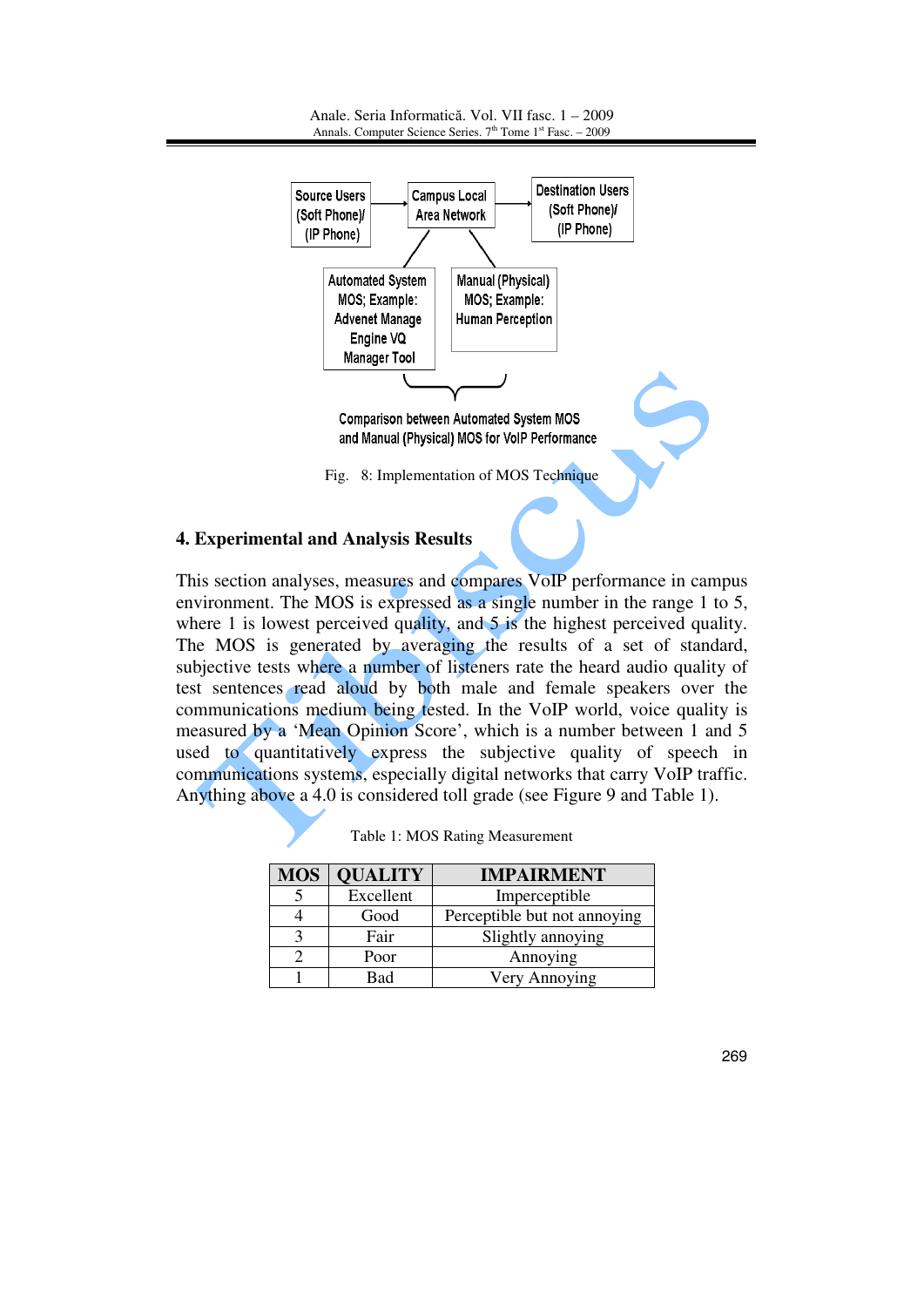

Fig. 9: MOS Technique Rating

*A. Comparison of MOS Automated System and Manual Human Perception* Figure 10 shows the sample of MOS automated system that generate by 'Advenet Manage Engine VQ Manager' VoIP management tool. Soft and IP phones are configured using Codec G.711. We used several soft phones such as SJPhone and Wengo Phone to measure the accuracy of automated system and human perception.



Figure 10: MOS Generate by Automated System

Based on the results, Figure 11 and Figure 12 show the MOS value between automated system and manual system (physical). Both automated and manual system measurement behave approximately the same graph pattern during the evaluation of VoIP performance. We conclude that base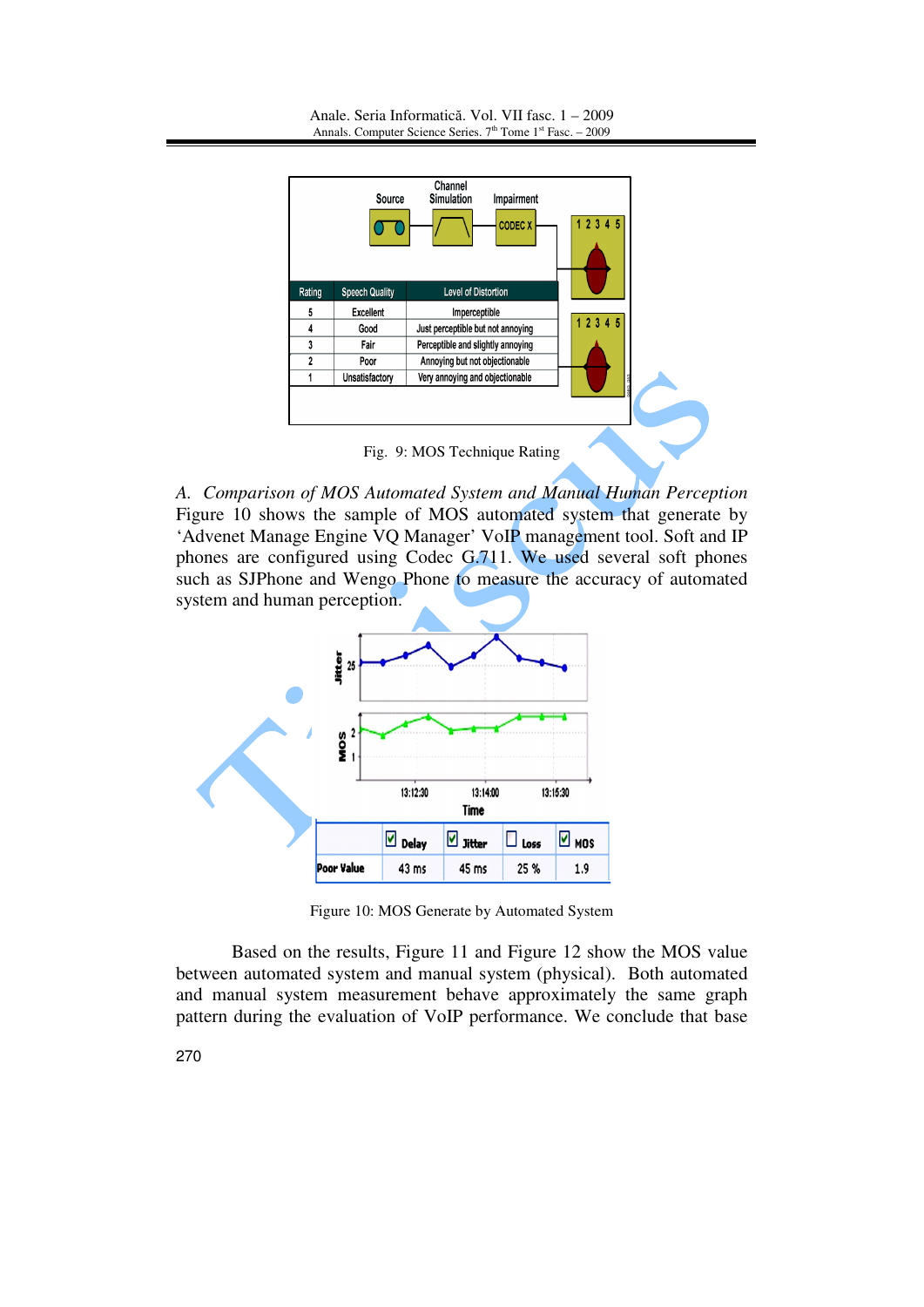on our findings, the MOS measurement through automated and manual system is able to predict and evaluate VoIP performance.







Figure 12: Comparison of MOS Automated and Manual System (Physical) via SJPhone Application

**Different Codec Selection Performance Measurement by MOS Technique**: Codecs generally provide a compression capability to save network bandwidth. Some Codecs also support silence suppression, where silence is not encoded or transmitted. . The most common voice CODECs includes G.711, G.723, G.726, G.728, and G.729. Table 2 shows VoIP Codec protocols and algorithms. G.711 has two versions called U-law (US,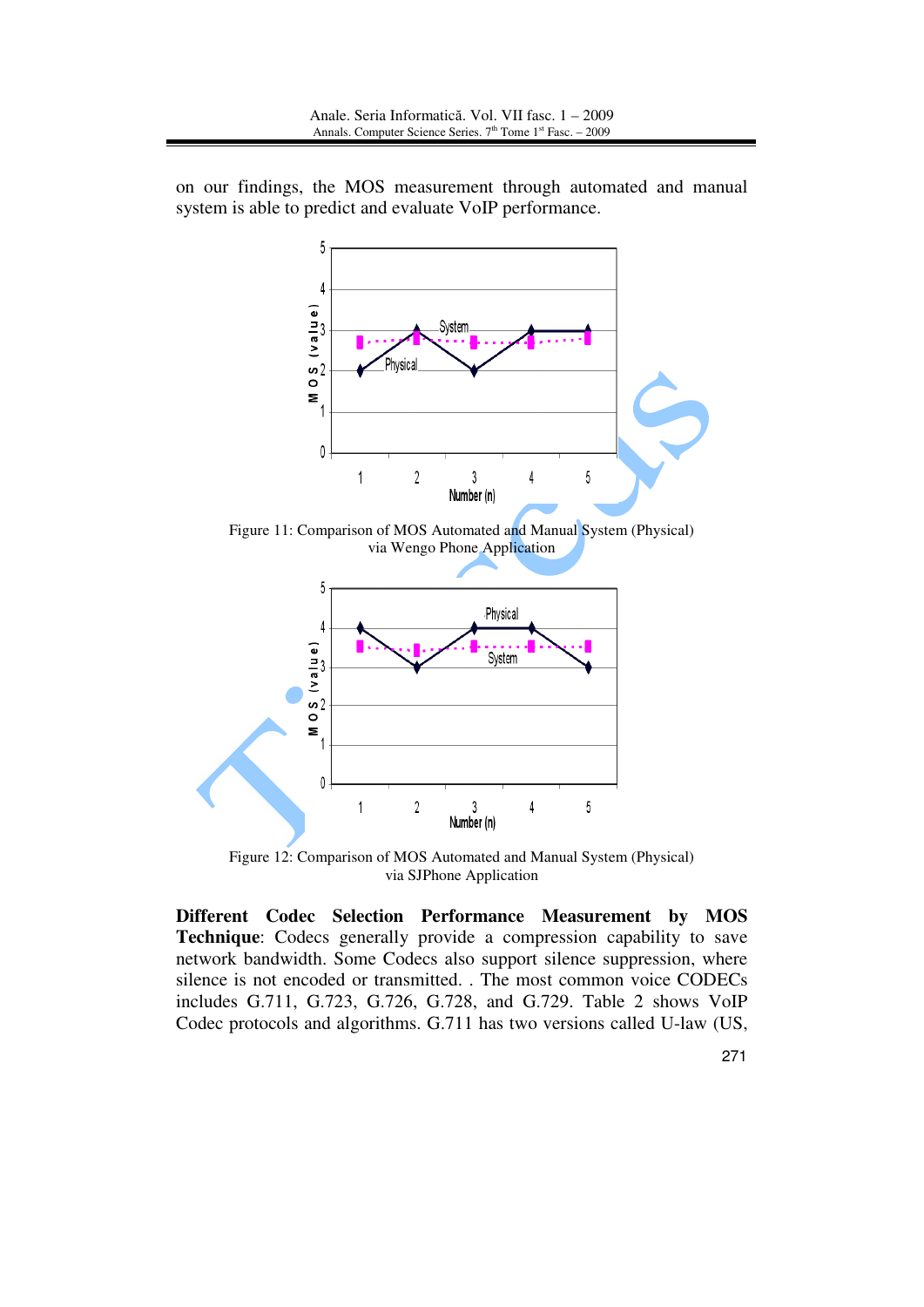Japan) and A-law (Europe). U-law is indigenous to the T1 standard used in North America and Japan. In our experiments, we used four different types of Codec such as i) G.711 U-law; ii) G.711 A-law; iii) ILBC; and iv) speex. We selected five users to measure VoIP performance through MOS technique. The users need to make conversation between them.

| Codec        | <b>Algorithm</b>                              | <b>Kbps</b>        |
|--------------|-----------------------------------------------|--------------------|
| G.711        | PCM (Pulse Code Modulation)                   | 64                 |
| G.722        | SBADPCM (Sub-Band Adaptive Differential Pulse | 48, 56 and 64      |
|              | Code Modulation)                              |                    |
| G.723        | Multi-rate Coder                              | 5.3 and 6.4        |
| G.726        | ADPCM (Adaptive Differential Pulse Code)      | 16, 24, 32, and 40 |
|              | Modulation)                                   |                    |
| G.727        | Variable-Rate ADPCM                           | 16-40              |
| G.728        | LD-CELP (Low-Delay Code Excited Linear        | 16                 |
|              | Prediction)                                   |                    |
| G.729        | CS-ACELP (Conjugate Structure Algebraic-Code  | 8                  |
|              | <b>Excited Linear Prediction</b> )            |                    |
| <b>ILBC</b>  | <b>Internet Low Bitrate Codec</b>             | 13.33 and 15.20    |
| <b>Speex</b> | <b>CELP</b> (Code Excited Linear Prediction)  | 2.15-44.2          |
| <b>GSM</b>   | RPE-LTP (Regular Pulse Excitation Long-Term   | 13                 |
|              | Prediction)                                   |                    |

| Table 2: VoIP Codec Protocols and Algorithms |  |
|----------------------------------------------|--|
|----------------------------------------------|--|

We conclude that base on our findings, the MOS measurement through LAN and WAN using different types of Codec during conversation VoIP (see Table 3). Codec G.711 contributes high reliability VoIP conversation compare to iLBC and Speex. Both medium (LAN and WAN) contribute different performance and characteristics. If the PC (install soft phone) load is very high, it can achieve higher CPU usage and make the throughput low that can cause inconsistent conversation between two parties. Therefore, it is important to understand how delay, jitter and CPU usage can affect speech quality through soft phone. In addition, poor link quality network between two parties can also increase the delay and jitter for VoIP service. The efficiency of VoIP service in campus environment can quickly deteriorates when the jitter and delay increases in WAN (see Figure 13). The results of this study show that voice service is able to contribute and achieve reliability and scalability in LAN (see Figure 13). Therefore, proper plan can mitigate most of the negative effects that are related to V2oIP characteristics.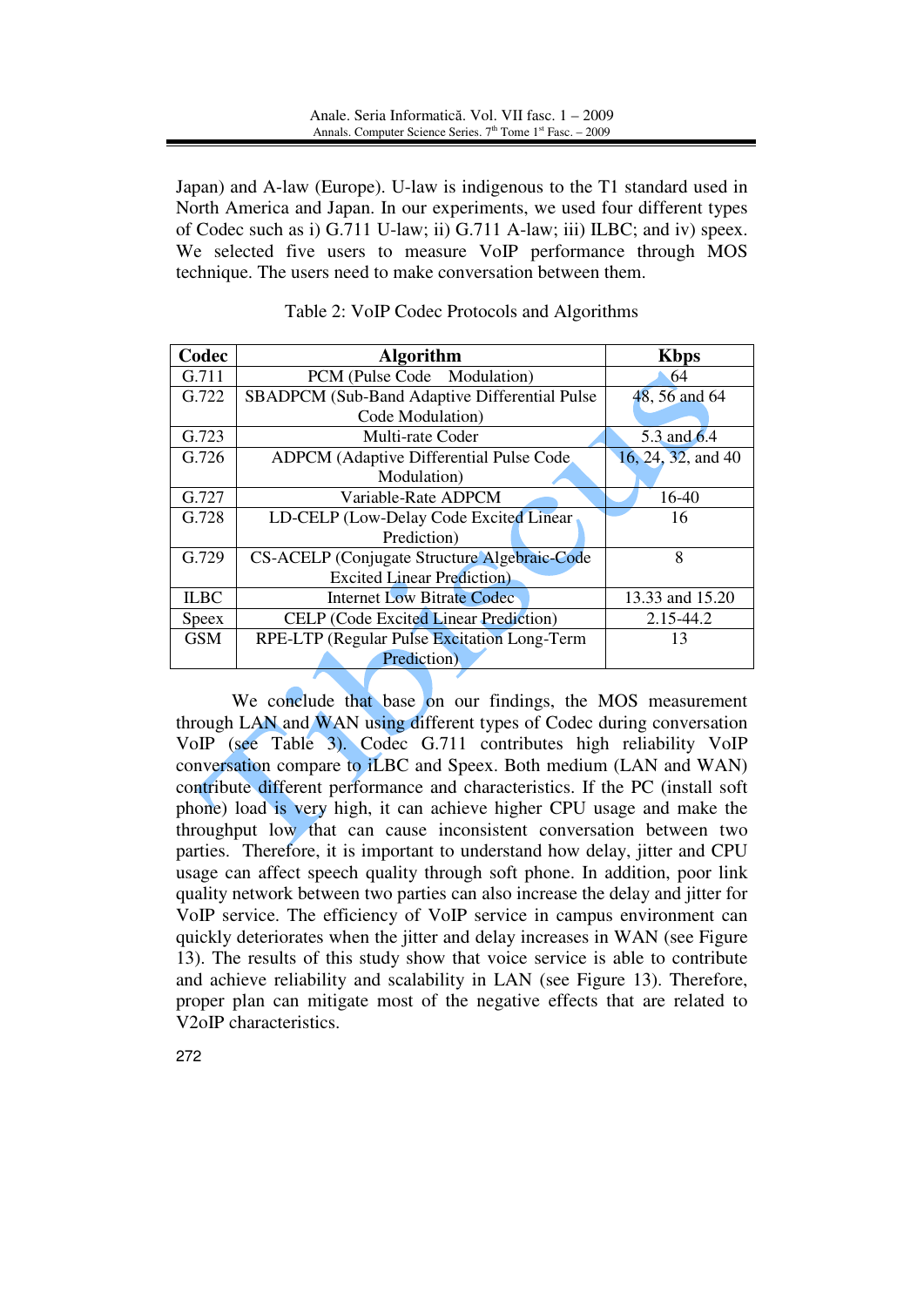| <b>USERS</b> | <b>CODECS</b> | <b>MOS</b> in LAN | <b>MOS</b> in WAN |
|--------------|---------------|-------------------|-------------------|
| User 1       | G711 aLaw     | 4                 | 3                 |
|              | G711 uLaw     | 4                 | 3                 |
|              | iLBC          | 3                 | $\overline{2}$    |
|              | <b>Speex</b>  | 3                 | $\overline{2}$    |
| User 2       | G711 aLaw     | 4                 | 3                 |
|              | G711 uLaw     | 3                 | $\overline{2}$    |
|              | iLBC          | $\overline{2}$    |                   |
|              | <b>Speex</b>  | 3                 | $\overline{2}$    |
| User 3       | G711 aLaw     | $\overline{3}$    | 2                 |
|              | G711 uLaw     | $\overline{4}$    | 3                 |
|              | <b>iLBC</b>   | $\overline{2}$    |                   |
|              | <b>Speex</b>  | 3                 | $\overline{2}$    |
| User 4       | G711 aLaw     | $\overline{3}$    | $\overline{2}$    |
|              | G711 uLaw     | 4                 | 3                 |
|              | <b>iLBC</b>   | 3                 | 2                 |
|              | <b>Speex</b>  | 3                 | 2                 |
| User 5       | G711 aLaw     | $\overline{4}$    | 3                 |
|              | G711 uLaw     | 3                 | $\overline{2}$    |
|              | <b>iLBC</b>   | $\overline{2}$    |                   |
|              | Speex         | $\overline{2}$    |                   |

Table 3: Manual MOS Codec Measurement

## **Conclusion**

Convergence of video, voice and data over IP with current network infrastructure can contribute many revenues to campus users. This paper discussed which

- MOS system (automated and manual measurement) could produce good performance evaluation;
- different types of VoIP Codec selection during conversation.

We conclude that base on our findings, WAN can contribute higher delay, packet loss and CPU usage compare to LAN in campus environment. While, automated management and manual system measurement will generate approximately similar results. If VoIP want to implement in campus environment, it is recommended to enable QoS function in order that to achieve a good quality conversation between two parties over LAN and WAN.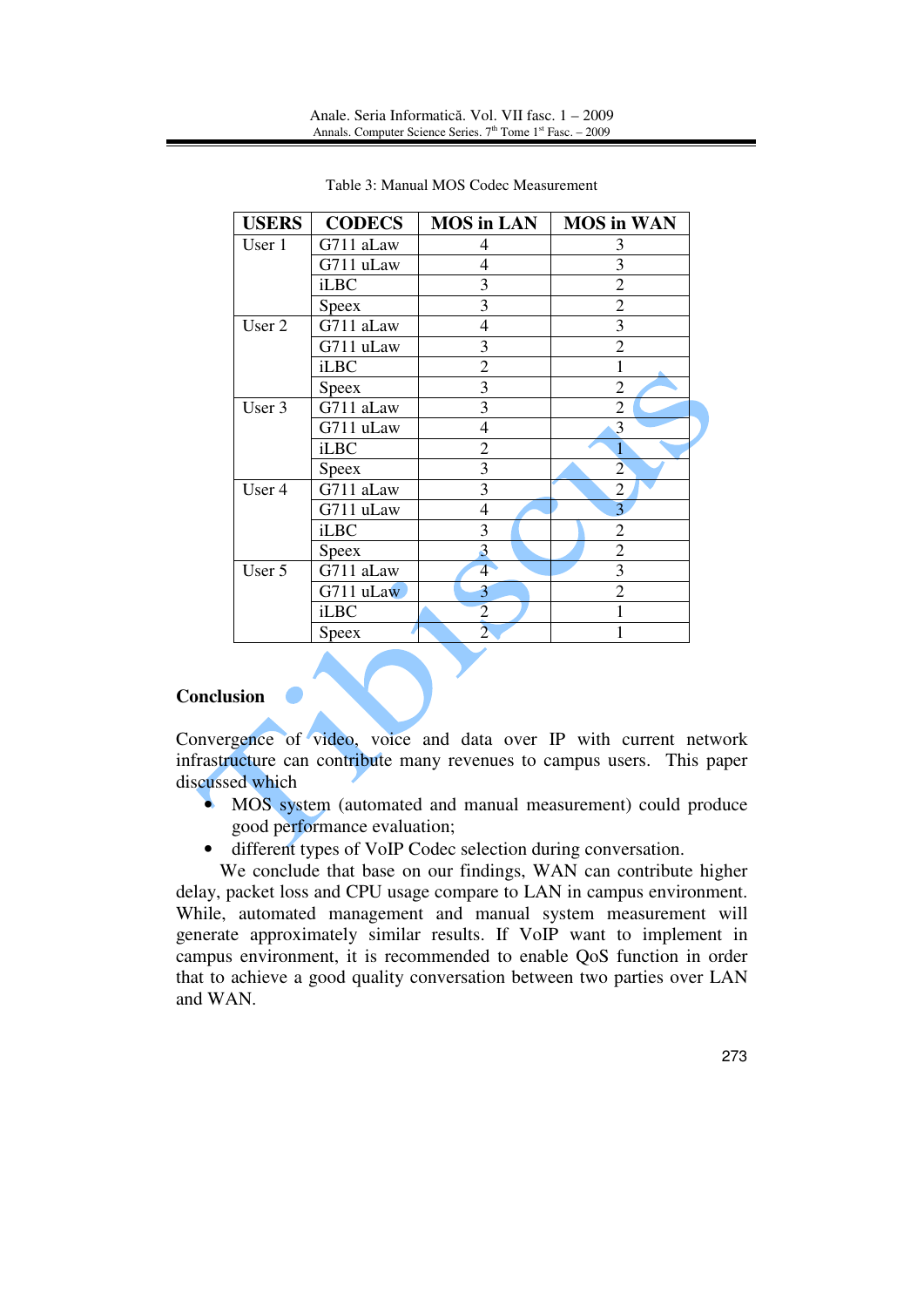

Figure 13: Comparison of VoIP over LAN and WAN Measurement

In future work, it should consider implementing techniques to improve quality of VoIP over WAN. Therefore, efficient and effective QoS provisioning techniques are important to achieve a robust service. There are several techniques should be studied and analyzed that can be used to increase performance of VoIP in campus environment as follows:

- Dejitter buffer;
	- Type of Service (ToS);
- Weighted Fair Queuing (WFQ);
- Random Early Detection (RED).

Implementing quality of service mechanisms on peak hours is a method to improve V2oIP network service performance in campus environment.

## **References**

[BS06] S. A. Baset, H. Schulzrinne - *An analysis of the Skype peer-topeer internet telephony protocol*, In Proc. of IEEE INFOCOM, Barcelona, Spain, Apr. 2006

274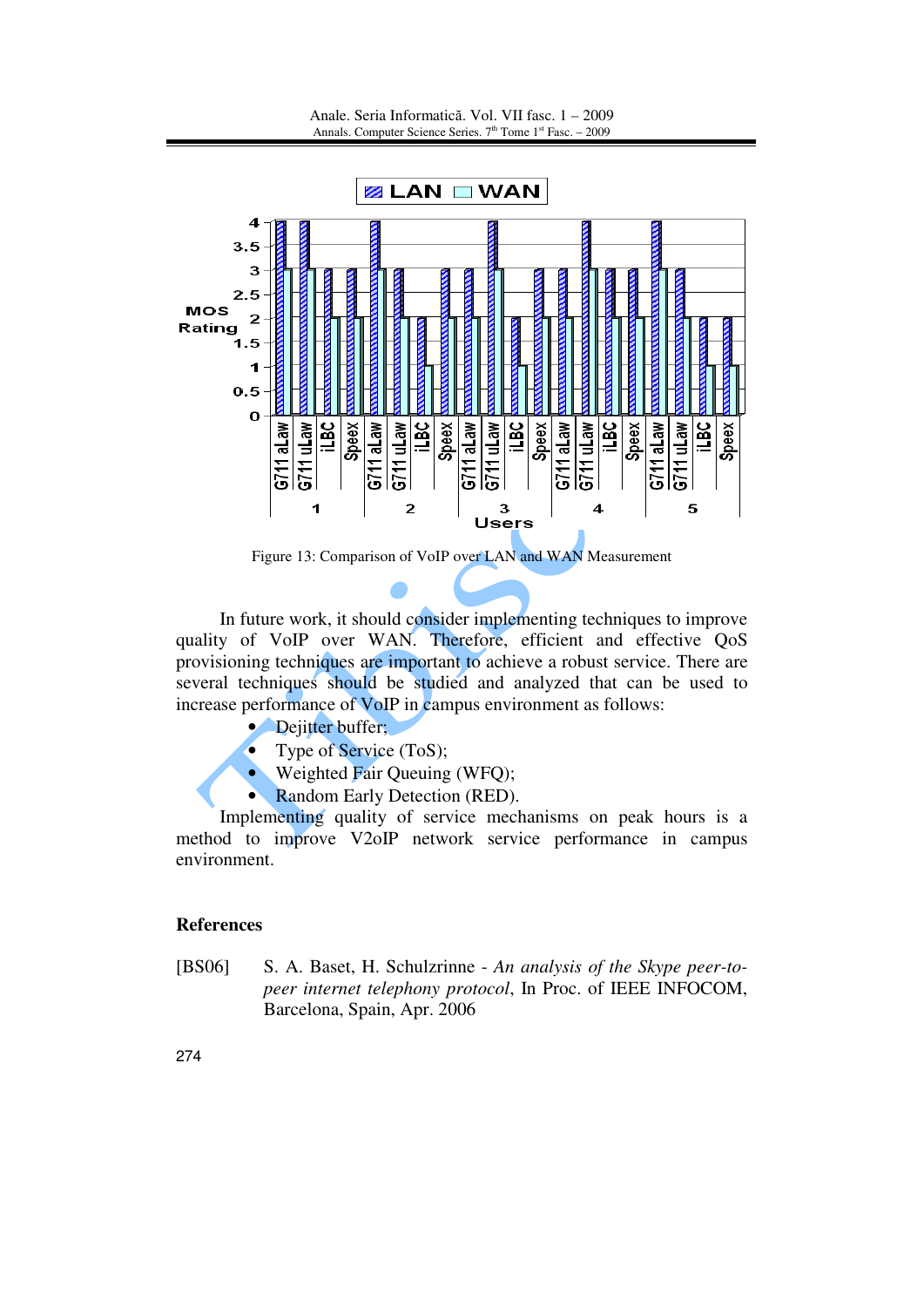- [BHW07] Batu Sat, Zixia Huang, Benjamin W. Wah, *The Design of a Multi-Party VoIP Conferencing System over the Internet,* Ninth IEEE International Symposium on Multimedia, IEEE Computer Society Washington, DC, USA, 2007
- [Col02] Daniel Collins *Carrier Grade Voice over IP, 2nd Ed*., McGraw-Hill,September 2002
- [C+06a] W. Chiang, et al. *A performance study of voip applications: Msn vs. skype*, In Proc. of MULTICOMM, 2006
- [C+06b] K. Chen, C. Huang, P. Huang, C. Lei *Quantifying Skype user satisfaction*, In Proc. of ACM SIGCOMM, Pisa, Italy, 2006
- [MTK02] A. Markopoulou, F. Tobagi, M. Karam *Assessment of VoIP quality over Internet backbones*, in Proc. of IEEE INFOCOM, New York, NY, Jun. 2002
- [SW06] B. Sat, B. W. Wah *Analysis and evaluation of the Skype and Google-Talk VoIP systems,* In Proc. IEEE Int'l Conf. on Multimedia and Expo, July 2006
- [SW07] B. Sat, B. W. Wah *Evaluation of conversational voice quality of the Skype, Google-Talk, Windows Live, and Yahoo Messenger VoIP systems,* In IEEE Int'l Workshop on Multimedia Signal Processing, Oct. 2007
- [S+03] H. Schulzrinne, S. Casner, V. Jacobson, R. Frederick *RTP: A Transport Protocol for Real-Time Applications*, RFC 3550, June 2003
- [VCC06] Antonio Vilei, Gabriella Convertino, Fabrizio Crudo *A New UPnP Architecture for Distributed Video Voice over IP,*  Proceedings of the 5th international conference on Mobile and ubiquitous multimedia, Stanford, California, 2006